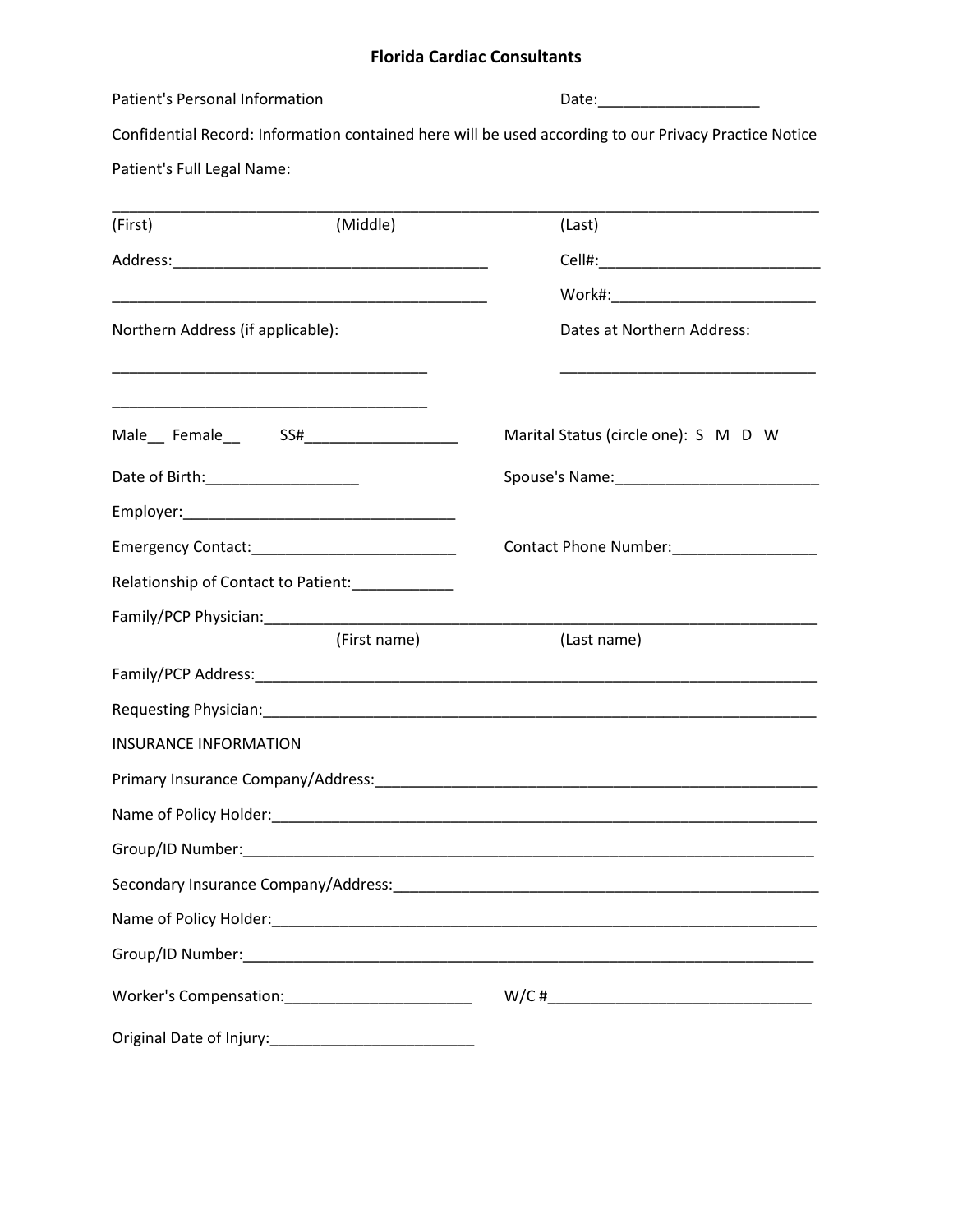### **REASON FOR CONSULTING CARDIOLOGIST**:\_\_\_\_\_\_\_\_\_\_\_\_\_\_\_\_\_\_\_\_\_\_\_\_\_\_\_\_\_\_\_\_\_\_\_\_\_\_\_\_\_\_\_\_\_\_

#### **PAST HISTORY:**

| Have you ever had?                                                                                                           | If so, approximate date                                               | Have you ever had?                                                                                                                                                                                                 | If so, approximate Date |
|------------------------------------------------------------------------------------------------------------------------------|-----------------------------------------------------------------------|--------------------------------------------------------------------------------------------------------------------------------------------------------------------------------------------------------------------|-------------------------|
| Jaundice<br>Asthma<br>Tuberculosis<br>Epilepsy<br>Anemia<br><b>Thyroid Disorder</b><br><b>Stroke</b><br>Peripheral Vasc Dis. |                                                                       | <b>Diabetes</b><br><b>Family History Heart Disease</b><br>Hypertension<br><b>High Cholesterol</b><br>Last Cholesterol check<br><b>History of Smoking</b><br><b>Congestive Heart Failure</b><br><b>Heart Attack</b> |                         |
| <b>SURGICAL:</b>                                                                                                             | Operations:<br>Heart and/or Valve<br>Angioplasty<br><b>Heart Cath</b> | Approximate Year:                                                                                                                                                                                                  |                         |

**MEDICATIONS:** Please list below the medications you are currently taking, including non-prescription medications and vitamins.

Tonsillectomy \_\_\_\_\_\_\_\_\_\_\_\_\_\_\_ Appendectomy \_\_\_\_\_\_\_\_\_\_\_\_\_\_\_\_ Hysterectomy \_\_\_\_\_\_\_\_\_\_\_\_\_\_\_ Other Operations: \_\_\_\_\_\_\_\_\_\_\_\_\_\_\_ \_\_\_\_\_\_\_\_\_\_\_\_\_\_\_\_\_\_\_\_\_\_\_\_\_\_\_\_\_\_\_\_\_\_\_ \_\_\_\_\_\_\_\_\_\_\_\_\_\_\_\_\_\_\_\_\_\_\_\_\_\_\_\_\_\_\_\_\_\_\_

| Name of Medication | Dosage | How many times per day? |
|--------------------|--------|-------------------------|
|                    |        |                         |
|                    |        |                         |
|                    |        |                         |
|                    |        |                         |
|                    |        |                         |
|                    |        |                         |
|                    |        |                         |

#### **ALLERGIES:**

Please list all allergies that you may have. This would include allergies to any medications, iodine/dyes,  $\mathsf{foods}, \mathsf{pollens}, \mathsf{etc}.$   $\blacksquare$ 

\_\_\_\_\_\_\_\_\_\_\_\_\_\_\_\_\_\_\_\_\_\_\_\_\_\_\_\_\_\_\_\_\_\_\_\_\_\_\_\_\_\_\_\_\_\_\_\_\_\_\_\_\_\_\_\_\_\_\_\_\_\_\_\_\_\_\_\_\_\_\_\_\_\_\_\_\_\_\_\_\_\_\_\_

\_\_\_\_\_\_\_\_\_\_\_\_\_\_\_\_\_\_\_\_\_\_\_\_\_\_\_\_\_\_\_\_\_\_\_\_\_\_\_\_\_\_\_\_\_\_\_\_\_\_\_\_\_\_\_\_\_\_\_\_\_\_\_\_\_\_\_\_\_\_\_\_\_\_\_\_\_\_\_\_\_\_